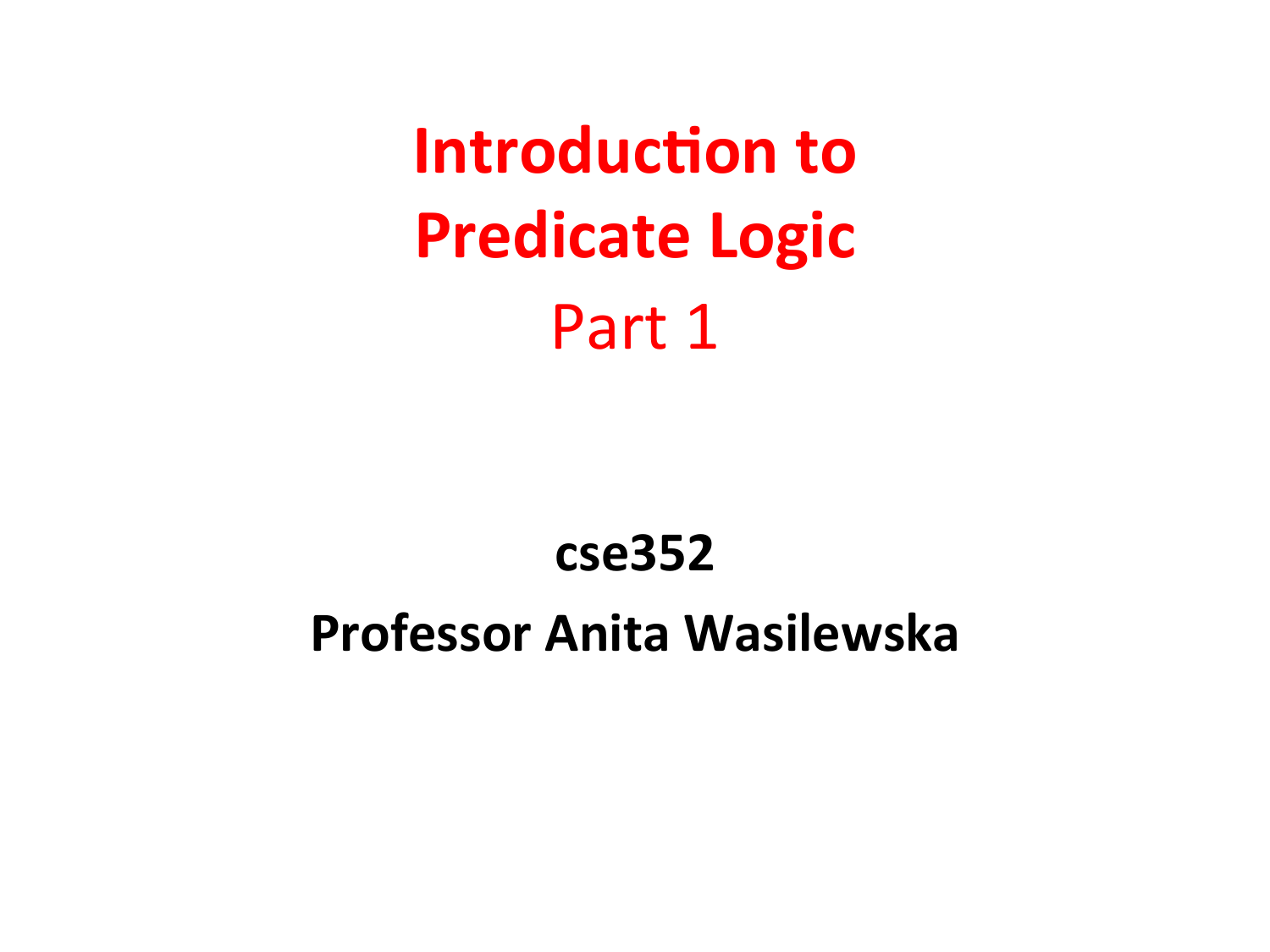# Predicate Logic Language

## **Symbols:**

- 1. P, Q, R... **predicates symbols**, denote relations in "real life", countably infinite set
- 2. x, y, z.... **variables**, countably infinite set
- 3. c1, c2, ... **constants**, countably infinite set
- 4. f, g, h ... **functional symbols**, may be empty, denote functions in "real life"
- **5. Propositional connectives:**

∨**,** ∧ **,** ⇒**, ¬,** ⇔

- **6. Symbols for quantifiers** 
	- $∀x$  universal quantifier reads: For all x...
	- $\exists$  **x** existential quantifier reads: There is x...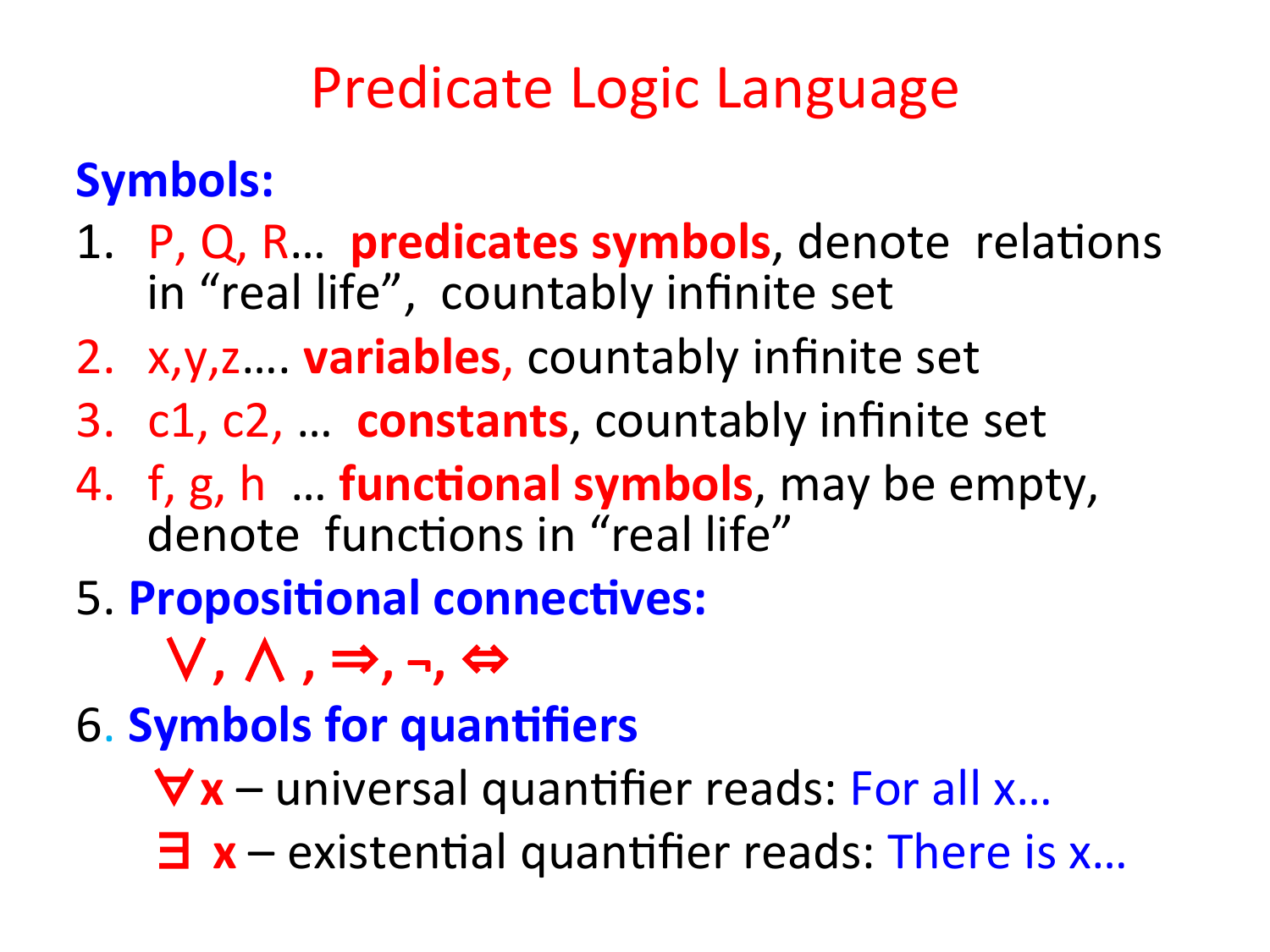## Formulas of Predicate Logic

- We use symbols **1 6** to build **formulas** of predicate logic as follows
- 1.  $P(x)$ ,  $Q(x,f(y))$ ,  $R(x)$ ...  $R(c1)$ ,  $Q(x, c3)$ ,  $Q(g(x,y), c)$ , ... are called **atomic formulas** for any variables x, y,..., functions  $f, g$  .... and constants c, c1, c2, ...
- 2. All atomic formulas are formulas ;
- 3. If **A,B** are **formulas** then (like in propositional logic): **(A** ∨**B**), **(A**  $\wedge$  **B**), **(A**  $\Rightarrow$  **B**), **(A**  $\Leftrightarrow$  **B**), ¬A are **formulas**
- 4. ∀**x A, ∃y A** are **formulas,** for any variables x, y
- **5.** The set **F** of all formulas is the smallest set that fulfills the conditions 1 -4.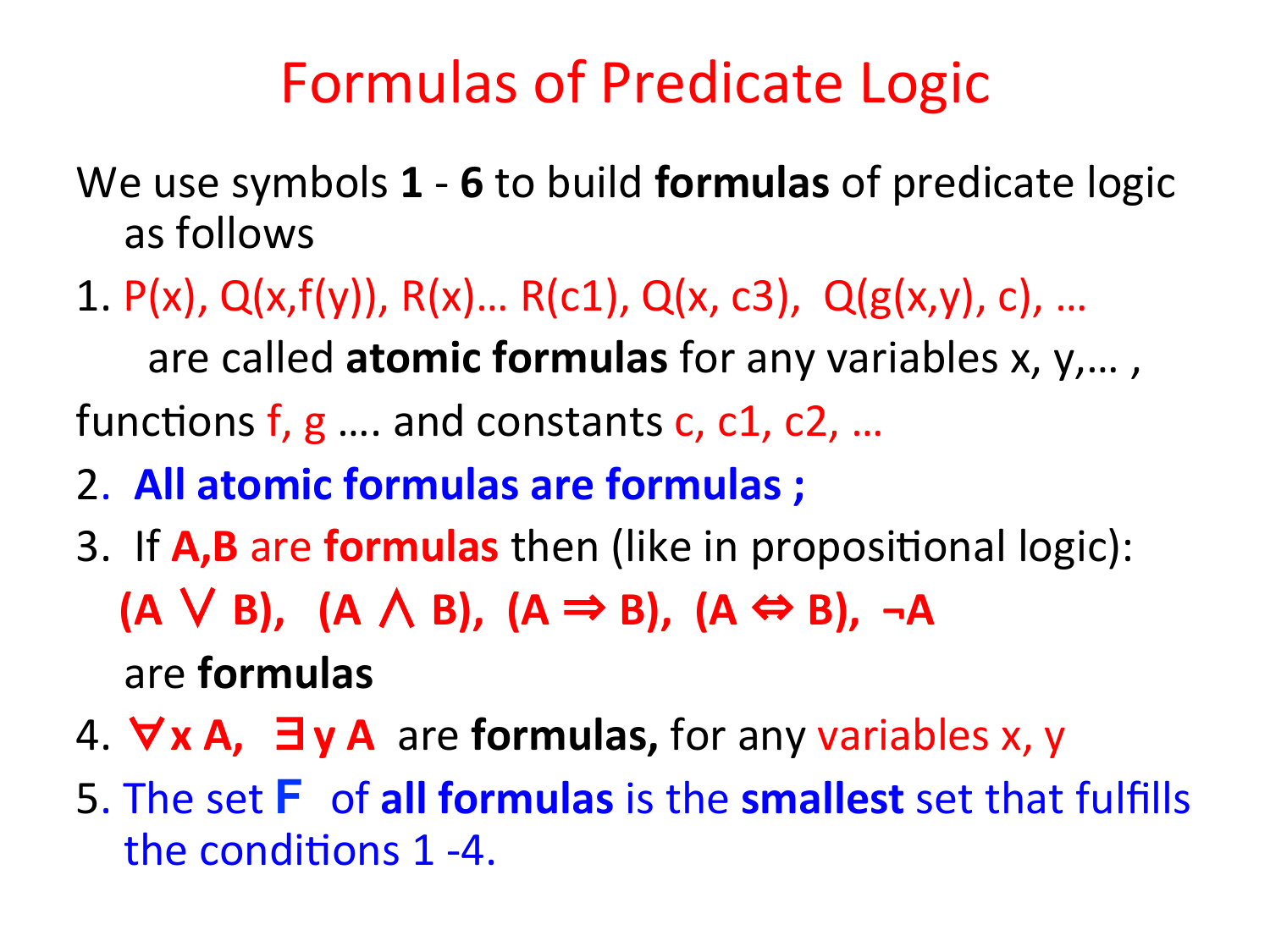# Examples

For example: let

- $P(y)$ ,  $Q(x, c)$ ,  $R(z)$ ,  $P_1(g(x, y), z)$  be **atomic** formulas, i.e. **P(x), Q(x,c), R(z), P<sub>1</sub>(g(x, y), z) ∈ F**
- Then we form **some** other formulas out of them as follows:
- **(P(y)** ∨ **¬Q( x, c))** ∈ **F**

It is a **formula A** with two free variables x, y

We denote it as a formula  $A(x,y)$ 

∃**x (P(y)** ∨ **¬Q( x, c) )** ∈ **F** here y is a free variable

We denote it as a formula **B(y)** 

∀**y (P(y)** ∨ **¬Q( x, c) )** ∈ **F** here x is a free variable

We denote it as a formula  $C(x)$ 

∀**y** ∃**x(P(y)** ∨ **¬Q( x, c) )** ∈ **F** here we have no no free variables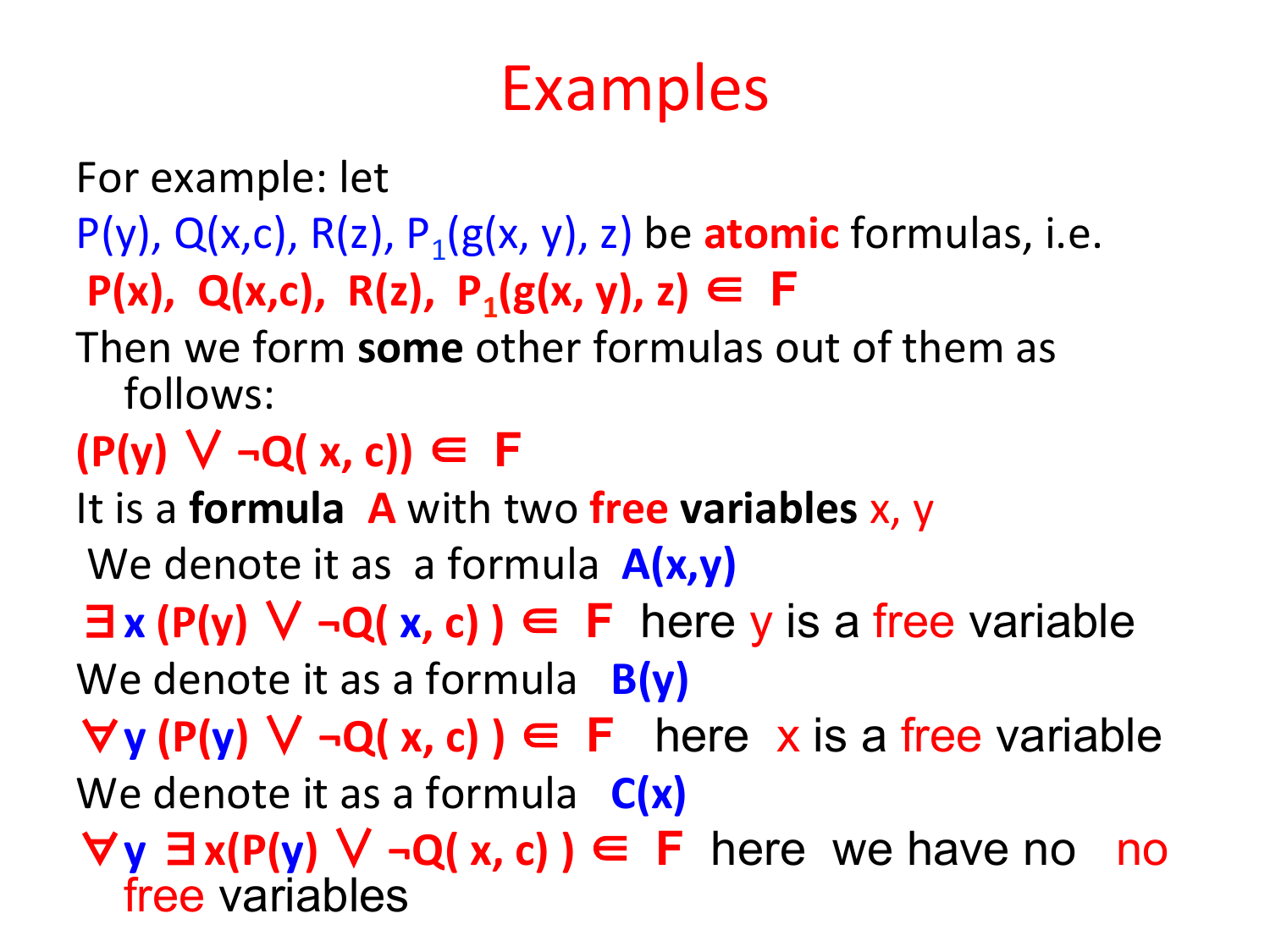## Free and Bound Variables

**Quantifiers bound** variables within formulas For example: A is a formula:

$$
\exists \mathbf{x} (P(\mathbf{x}) \Rightarrow \neg Q(\mathbf{x}, y))
$$

all the  $x$ 's in A are **bounded** by  $\exists x$ 

**y** is a free variable in A and we write A as  $A(y)$ **A(y) can be bounded** by a quantifier, for example  $\forall$ **y**  $\exists$ **x** (P(**x**)  $\Rightarrow$   $\neg$  Q(**x**, **y**))

**y** got **bounded** and there are no free variables in A now 

## A **formula without free variables** is called a **sentence**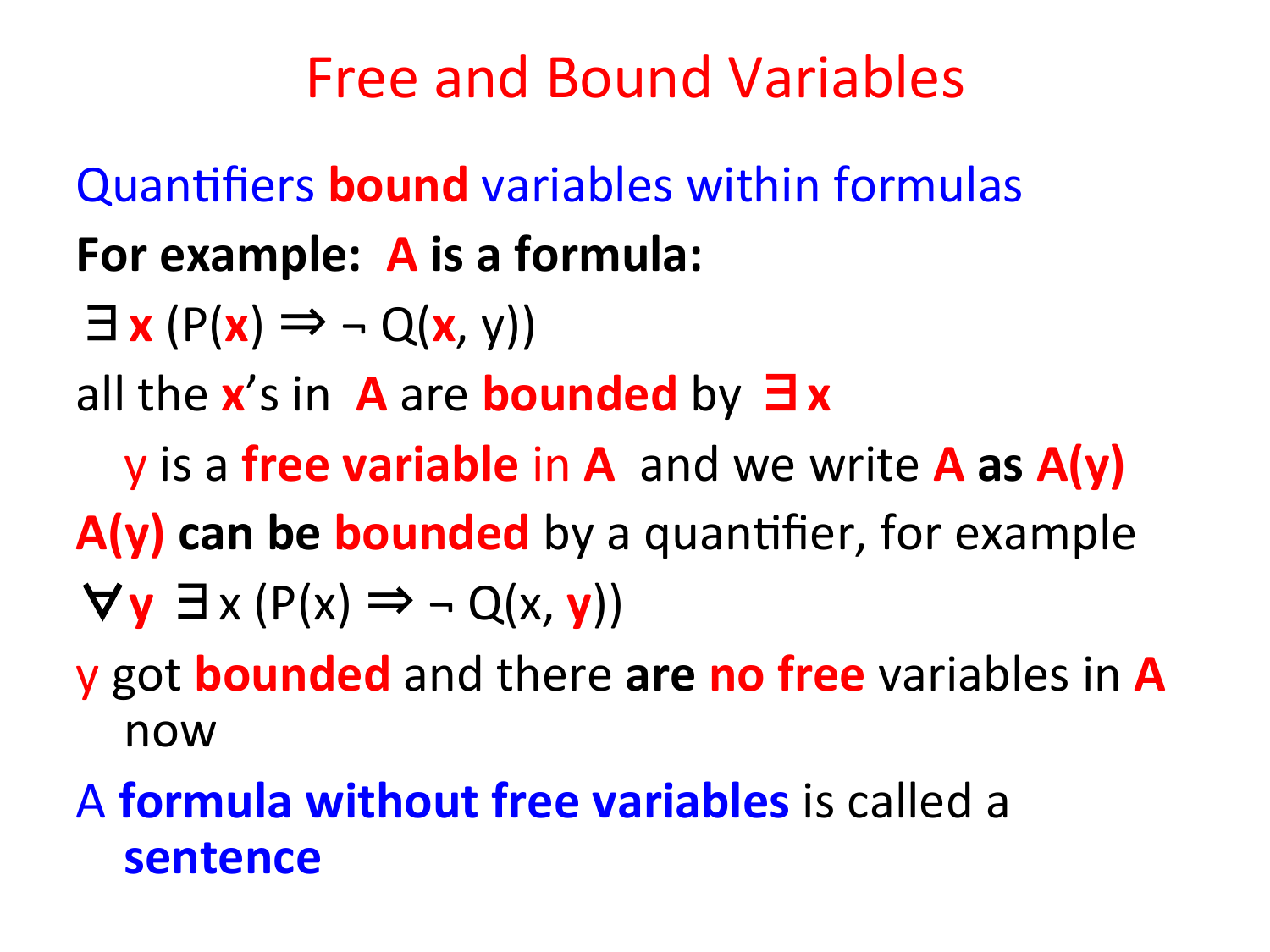# Logic and Mathematical Formulas

We often use **logic symbols** while writing mathematical statements in a more **symbolic** way

**Example of a Mathematical Statement:** 

 $\forall x \in N$  ( $x > 0 \land \exists y \in N$  ( $y = 1$ ))

- 1. Quan6fiers ∀**x** ∈ **N,** ∃**y** ∈ **N are** called quan6fiers with **restricted domain**
- **2. Logic uses only quan)fiers** ∀**x ,** ∃**y**
- **3. x** > 0 and **y** =1 are mathematical statements about "real relations"  $>$  and  $=$
- 4. Logic uses symbols P, Q, R... for relations
- **5.** For example we use

**R(y, c<sub>1</sub>)** for **y** =1 and  $P(x, c_2)$  for  $x > 0$  where  $c_1$  and  $c_2$  are **constants** representing **numbers 1 and 0**, respectively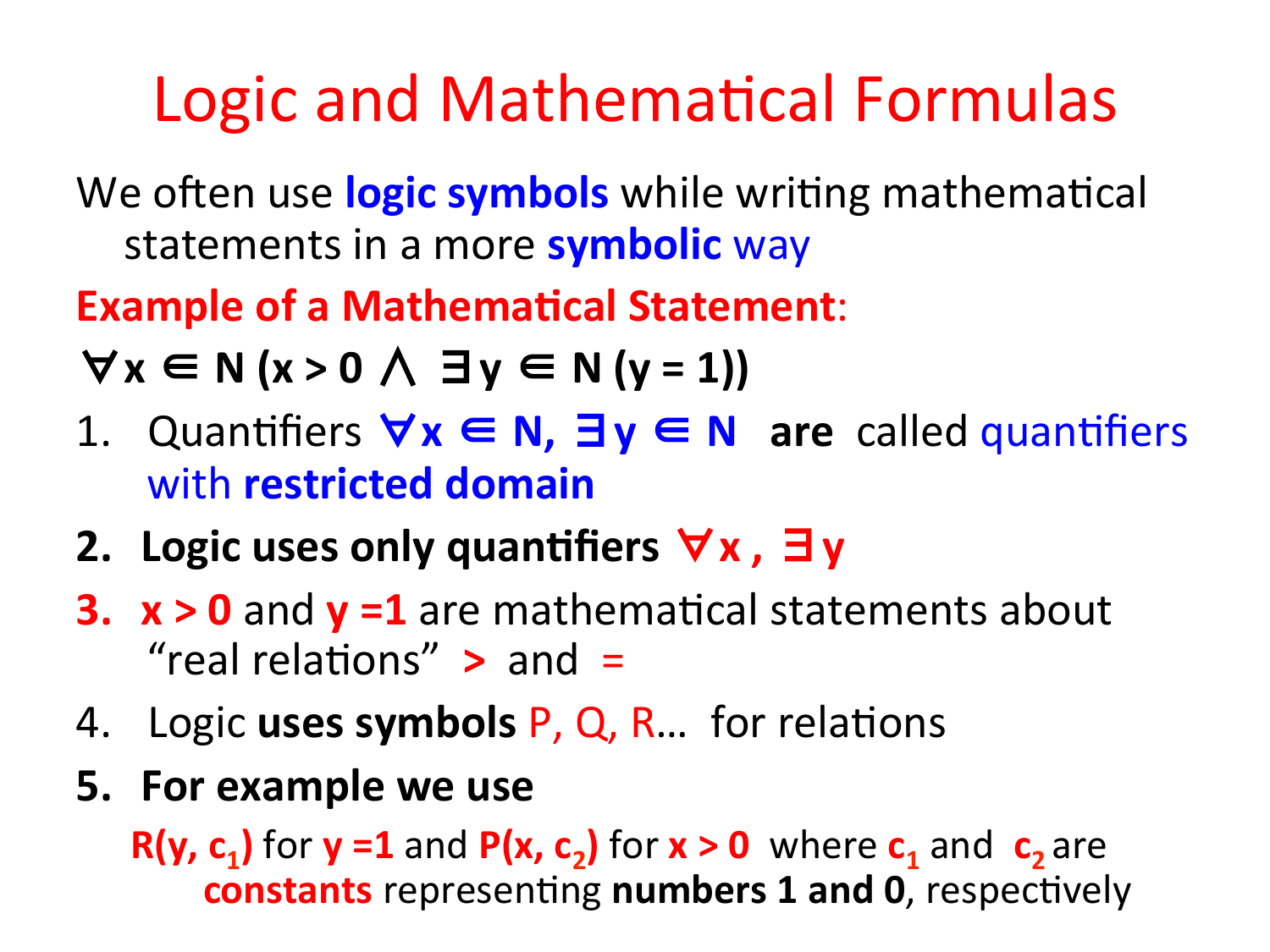## Translation of Mathematical Statements to Logic Formulas

**Consider a Mathematical Statement** written with logical symbols

∀**x** ∈ **N (x > 0** ∧ ∃**y** ∈ **N (y = 1))** 

**x** ∈ N – we translate it as one argument predicate  $Q(x)$  $x > 0$  – we translate it as  $P(x, c_1)$ , and  $y = 1$  as  $R(y, c_2)$  and get

> ∀**Q(x) (P(x, c1)** ∧ ∃**Q(y) R(y, c2) )**  ↑ Logic formula with **restricted domain** quan6fiers

But this is **not yet a proper logic formula** since we cannot have **quantifiers**  $\forall$  Q(x),  $\exists$  Q(y) in LOGIC, but only quantifiers  $\forall$  x,  $\exists$  x

 $\forall$  Q(x), ∃ Q(y) are called **quantifiers with restricted domain**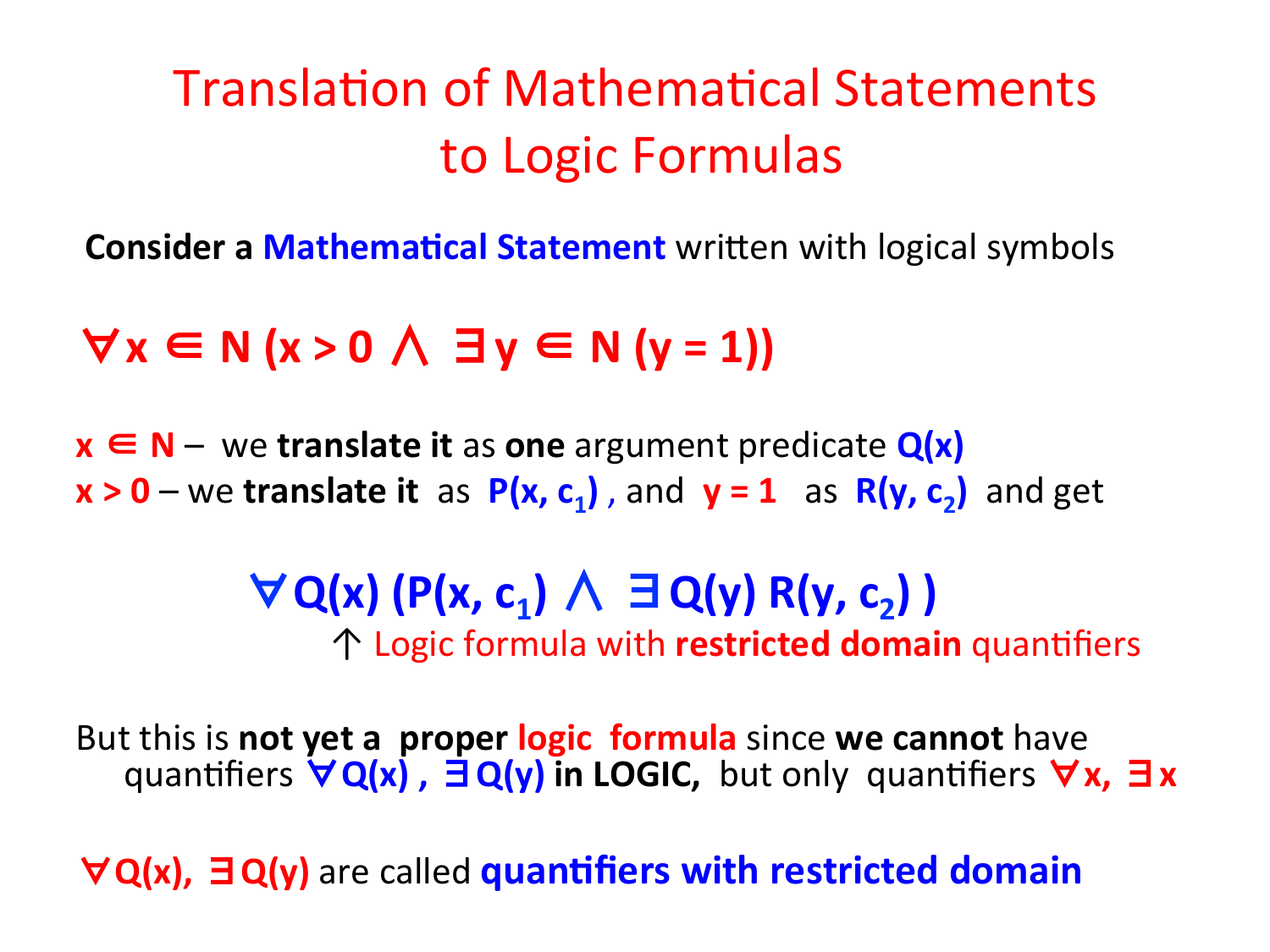Logic Formula Corresponding Mathematical Statement

We need to "get rid" of quantifiers with **restricted domain** i.e. to **translate them** into **logic quantifiers:**  $\forall$  **x, ∃y**  $\exists x \in \mathbb{N}, \exists y \in \mathbb{N}$  are restricted quantifiers ↑ certain **predicate** P(x) **General: restricted domain quantifiers are :** ∀**A(x),** ∃**B(x)** 

for  $A(x)$ ,  $B(x)$  any formulas that RESTRICT the domain of quantifiersin particular atomic formulas (predicates)  $P(x)$ ,  $Q(x)$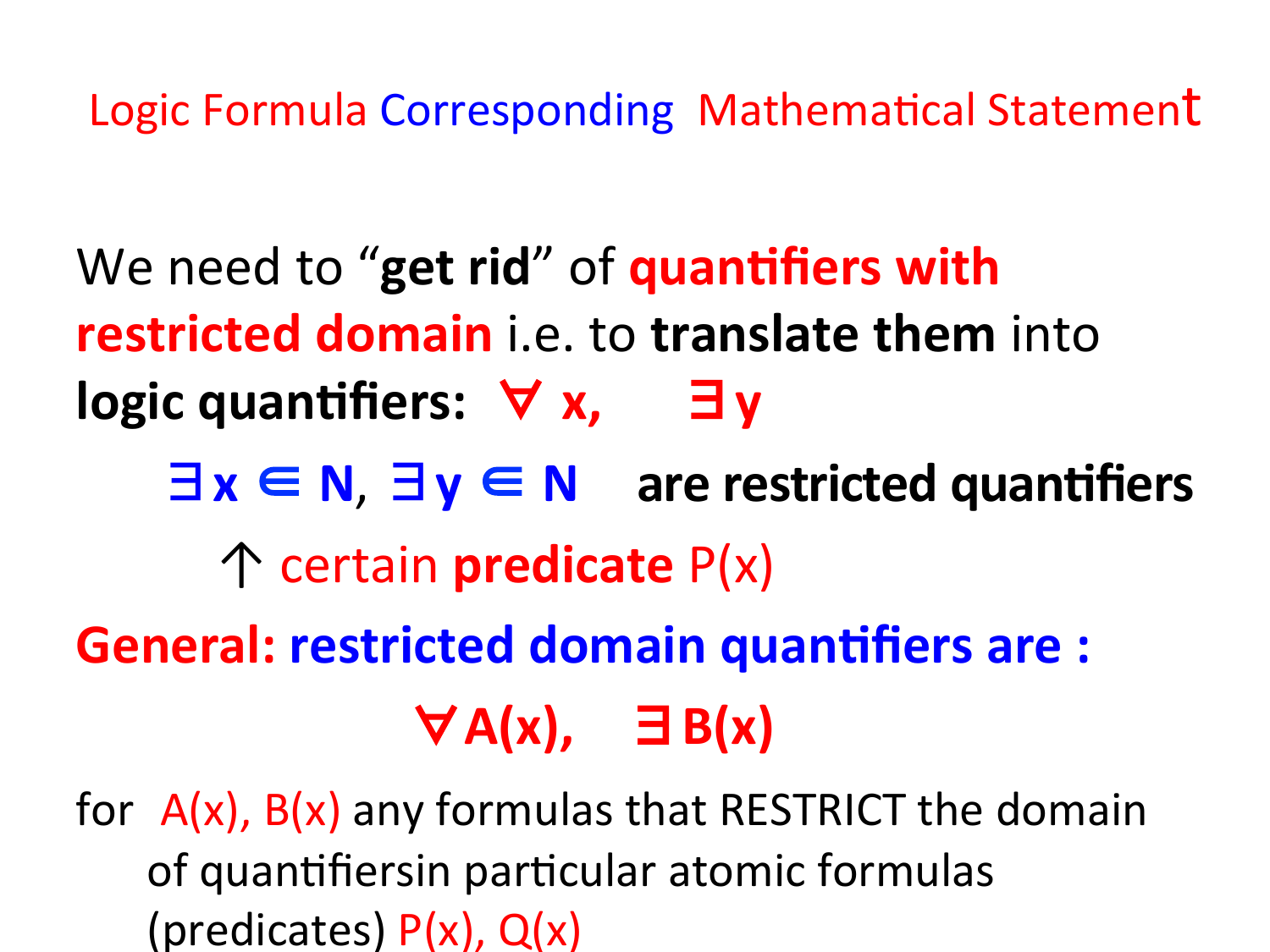**Restricted Domain Existential Quantifiers** 

Translation for existential I quantifier  $\exists_{A(x)} B(x) \equiv \exists x(A(x) \land B(x))$ 

**Example (mathematical formulas):** 

 $\exists$  x≠1 (x>0  $\Rightarrow$  x + y > 5) - restricted  $\exists x ((x\neq 1) \land (x>0 \Rightarrow x+y>5))$  - not restricted  $\uparrow$  B(x, y)

**English statement:** 

**Some students are good.** 

Logic Translation (restricted domain):

 $\Xi_{S(x)} G(x)$ 

Predicates are :  $S(x) - x$  is a student  $G(x) - x$  is good

> **TRANSLATION:**  $\exists$  **x(S(X)** ∧ G(x))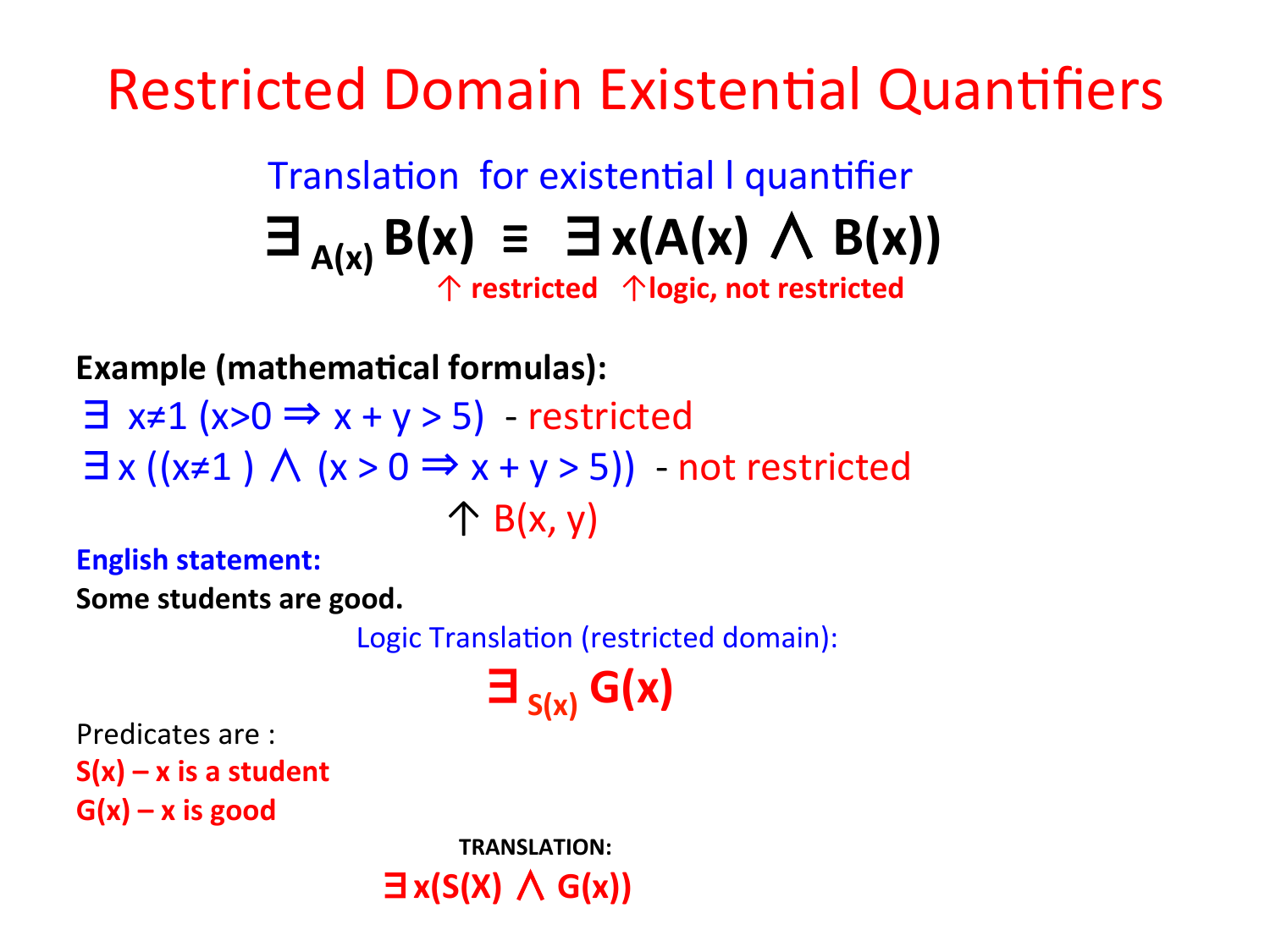Restricted Quantifiers and Logic Quantifiers

Translation for universal quantifier Restricted Logic (non-restricted)  $\forall$  A(x) B(x)  $\equiv$   $\forall$  X (A(x)  $\Rightarrow$  B(x))

Example (mathematical statement) ∀**x** ∈ **N (x =1** ∨ **x< 0)** restricted domain  $\equiv \forall x (x \in N \Rightarrow (x=1 \vee x<0))$  – non-restricted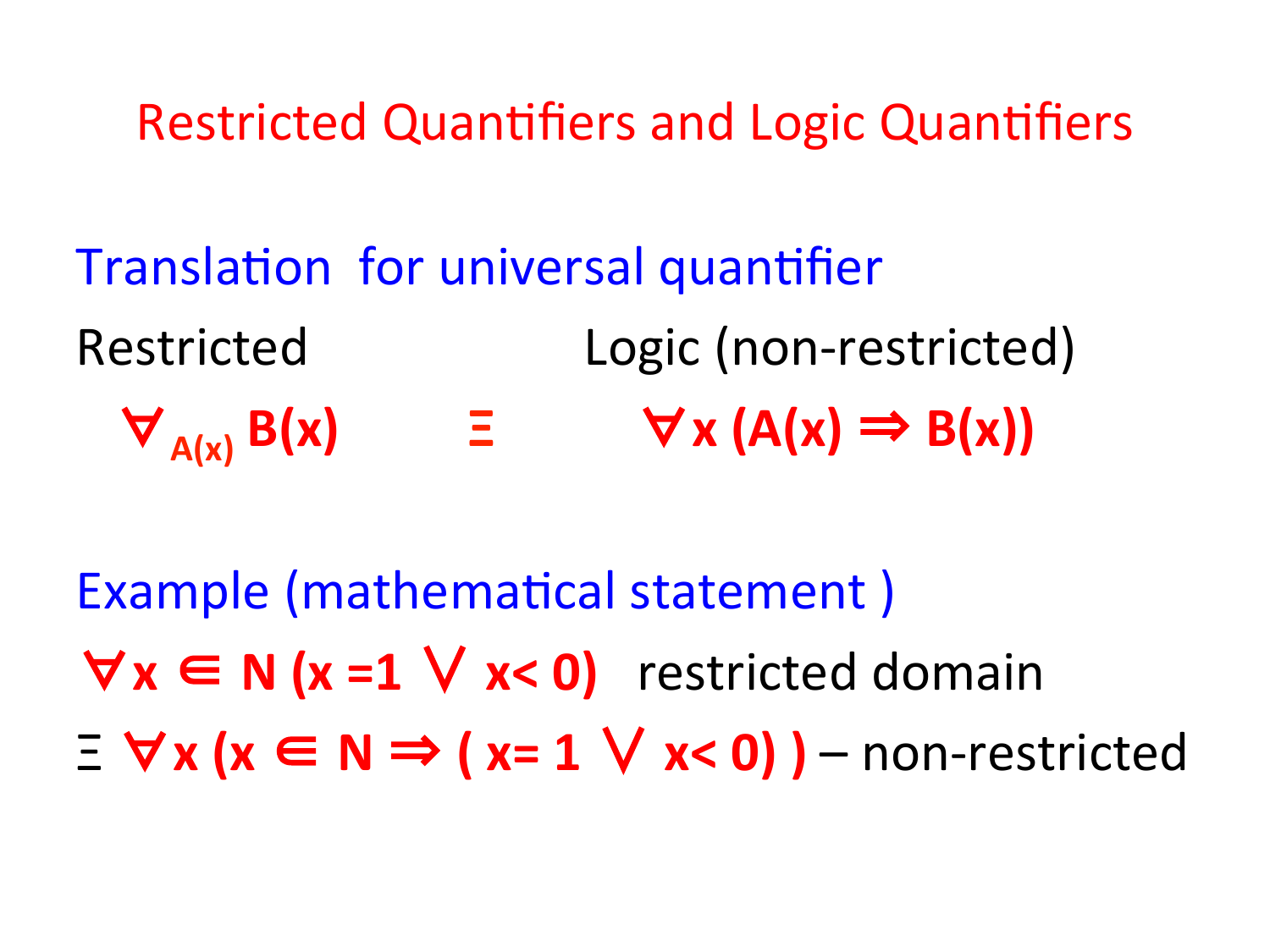# Translation of Mathematic statements to Logic formulas

Mathematical statement:

 $\forall$  x (x ∈ N  $\Rightarrow$  ( x= 1  $\lor$  x< 0) )

 $x \in N$  – translates to  $N(x)$ 

 $x < 0 -$  translates to  $P(x, c_1)$ 

- $x < y -$  < is a 2 argument relation two argument predicate  $P(x, y)$ , x, y are variables
- $0 -$  is a constant denote by  $c_1$
- $x=1 i s a$  two argument predicate  $Q(x,y)$
- $x = 1 1$  is constant denoted by  $c_2$

## $x=1$  translates to  $Q(x, c_2)$

Corresponding logic formula:

 $\forall$ **x** (N(x)  $\Rightarrow$  (Q(x, c<sub>2</sub>)  $\lor$  P(x, c<sub>1</sub>)))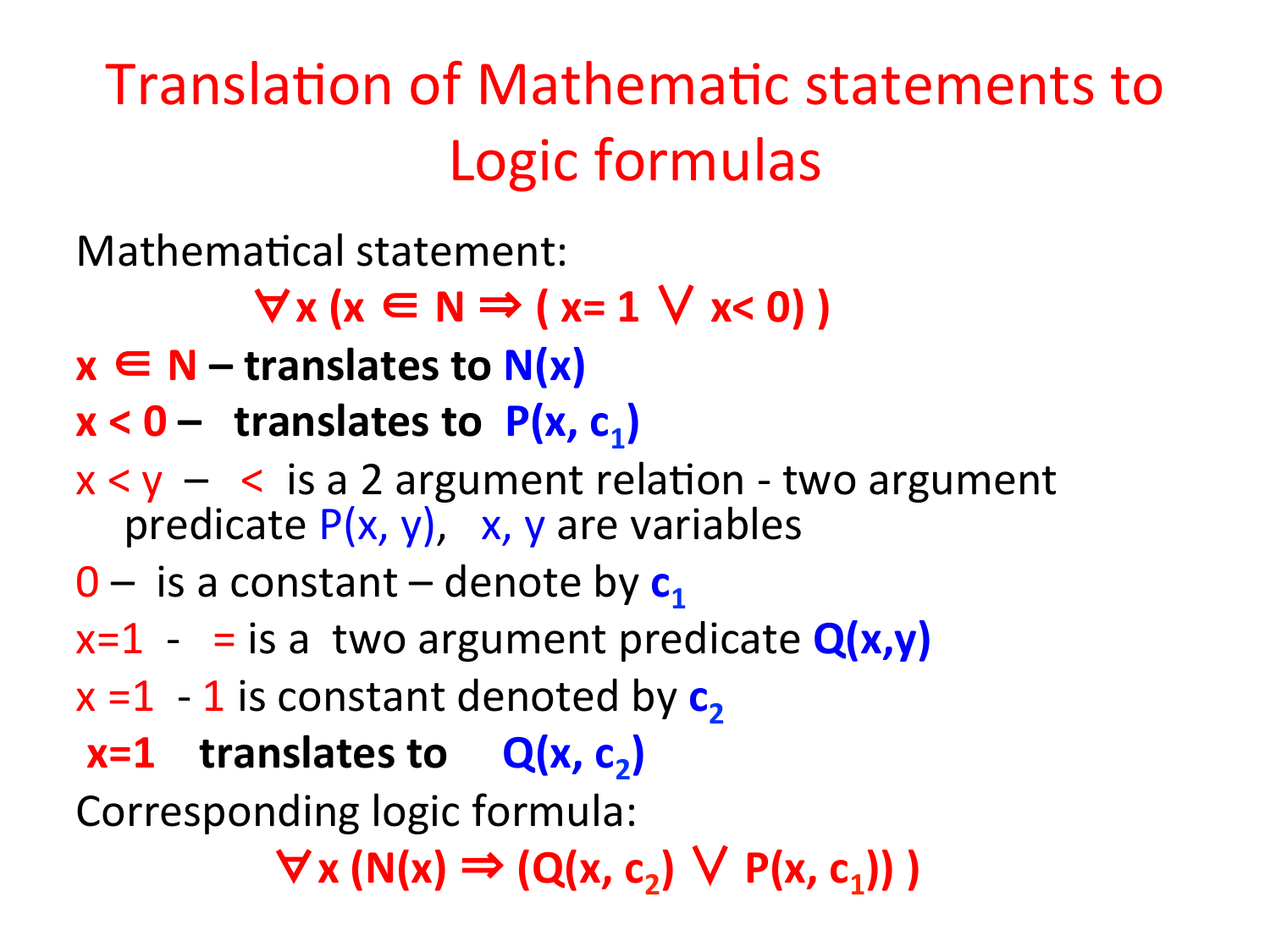# Remark

Mathematical statement:  $x + y = 5$ We re-write it as

 $=$  ( + (x, y), 5)

Given  $x = 2$ ,  $x = 1$ , we get  $+(2,1) = 3$  and the statement: **= (3,5)** is **FALSE** (F)

### **Predicates always returns F or T**

- We really need also **function** symbols (like +, etc..) to translate mathematical statements to logic, even if we could use only relations as functions are special relations
- This is why in **formal** definition of the predicate language we often we have 2 sets of symbols
- **1. Predicates** symbols which can be true or false in proper domains
- **2. Functions** symbols (formally called **terms**)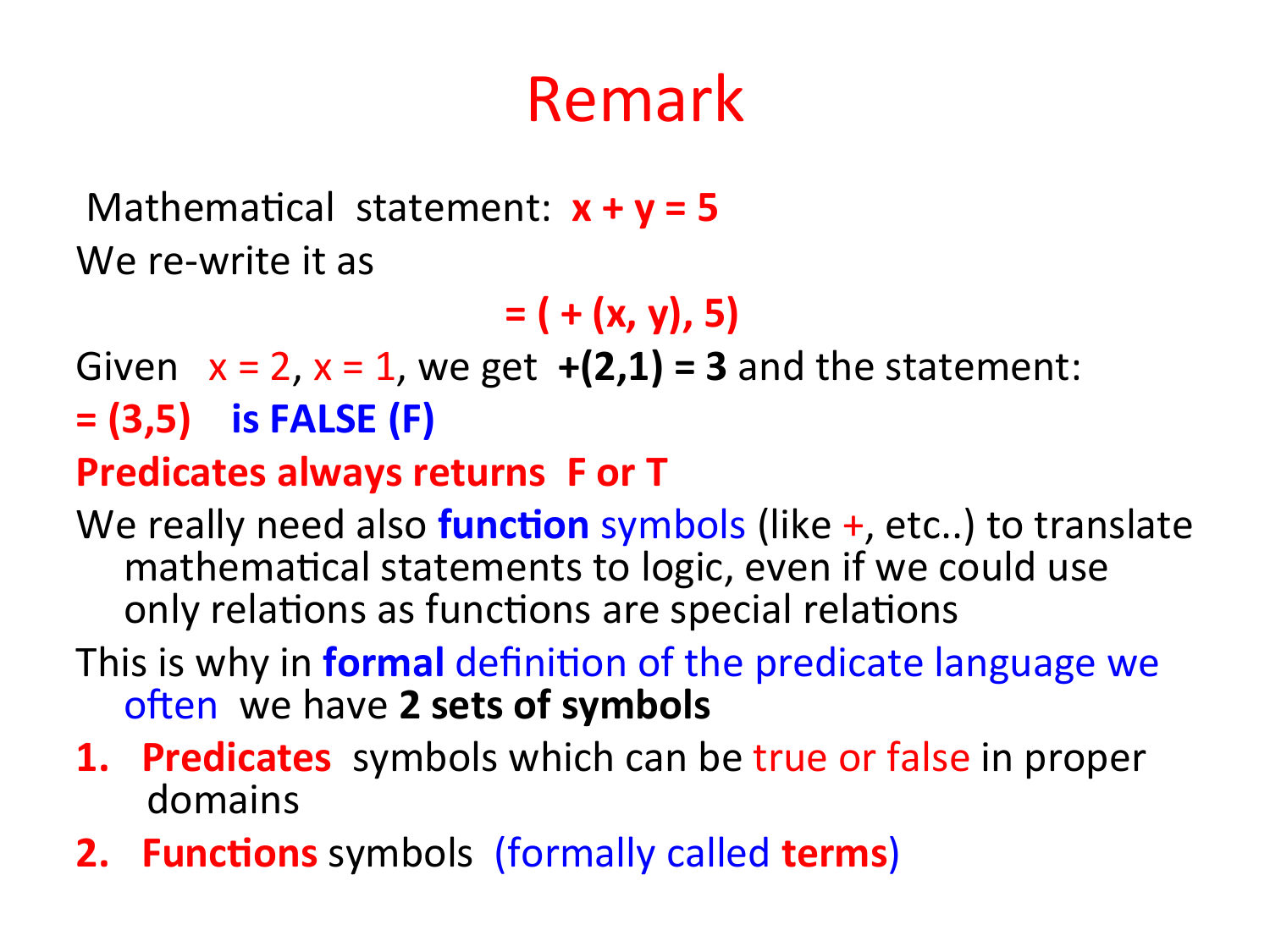# **Translations to Logic**

## **Rules:**

- **1. Identify** the domain: always a set  $X \neq \phi$
- **2. Identify** predicates (simple: atomic)
- **3. Identify** functions (if needed)
- **4. Identify** the connectives  $\vee$ ,  $\wedge$ ,  $\Rightarrow$ , ¬, ⇔
- **5. Identify** the quantifiers  $\forall x, \exists x$  or Restricted Quantifiers  $\forall P(x), \exists Q(x)$
- **6.** Write a formula using only symbols for 2, 3, 4,5 Use restricted domain quantifier translation rules, where needed to write
- **7. Write LOGIC formula** formula without **Restricted Quantifiers**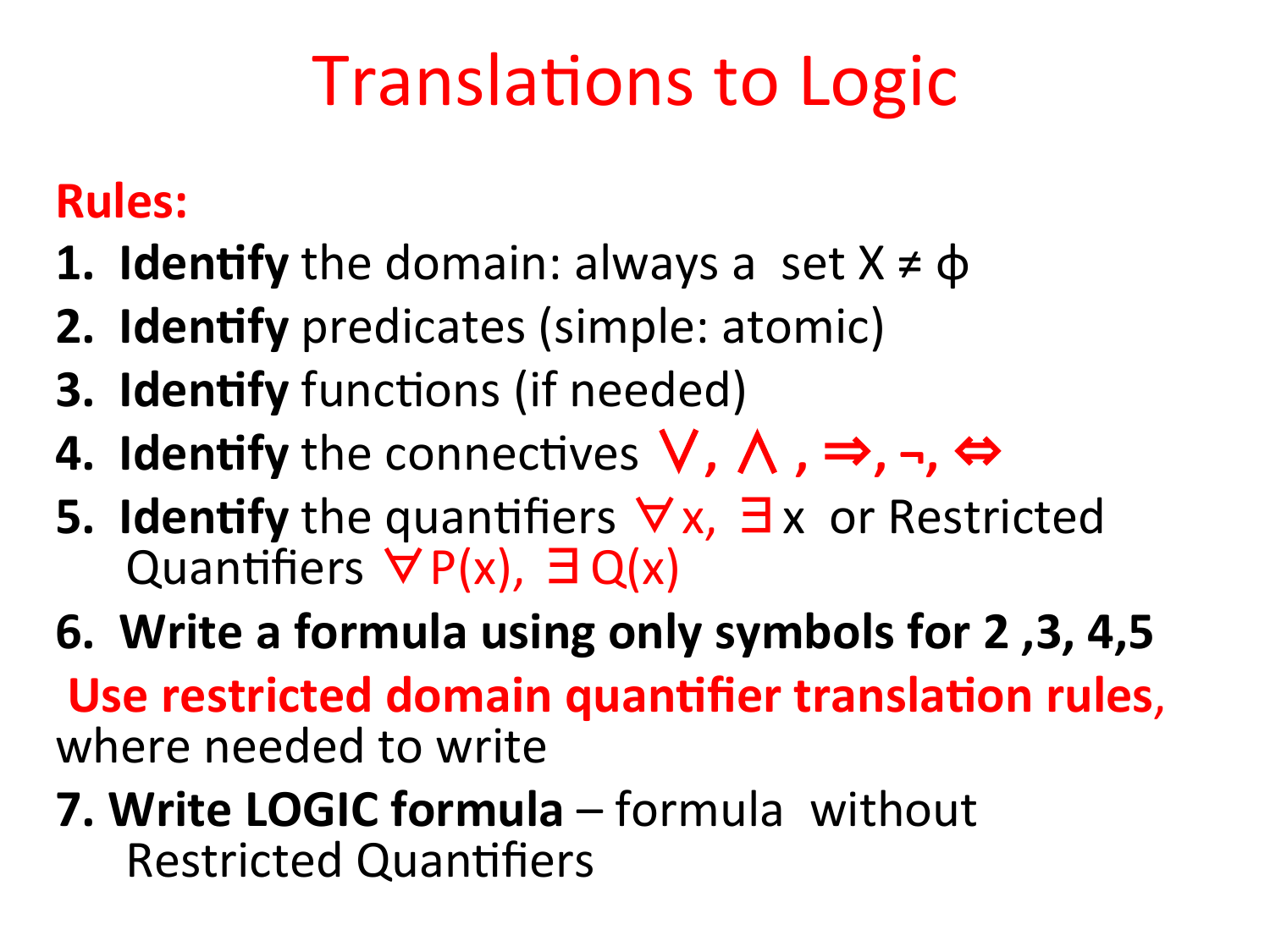# **Translations Examples**

#### **Translate**:

For every bird there are some birds that are white **Predicates**: 

```
B(x) - x is a bird in the domain X \neq \Phi
```

```
W(x) - x is white in the domain X \neq \Phi
```
#### **Restricted**:

 $\forall$ <sub>B(x)</sub>  $\exists$ <sub>B(x)</sub> W(x)

**Logic** 

 $\forall$  **x**(B(**x**)  $\Rightarrow$  ∃**x** (B(**x**)  $\land$  **W(x**)))

Re-name variables

∀**x(B(x)** ⇒∃**y(B(y)** ∧**W(y)))** 

By Laws of Quantifiers - we will study the laws later, we can re-write it as  $\forall$ **x**∃**y** (B(x)  $\Rightarrow$  (B(y) ∧ W(y)))

**BUT** you do not do it NOW!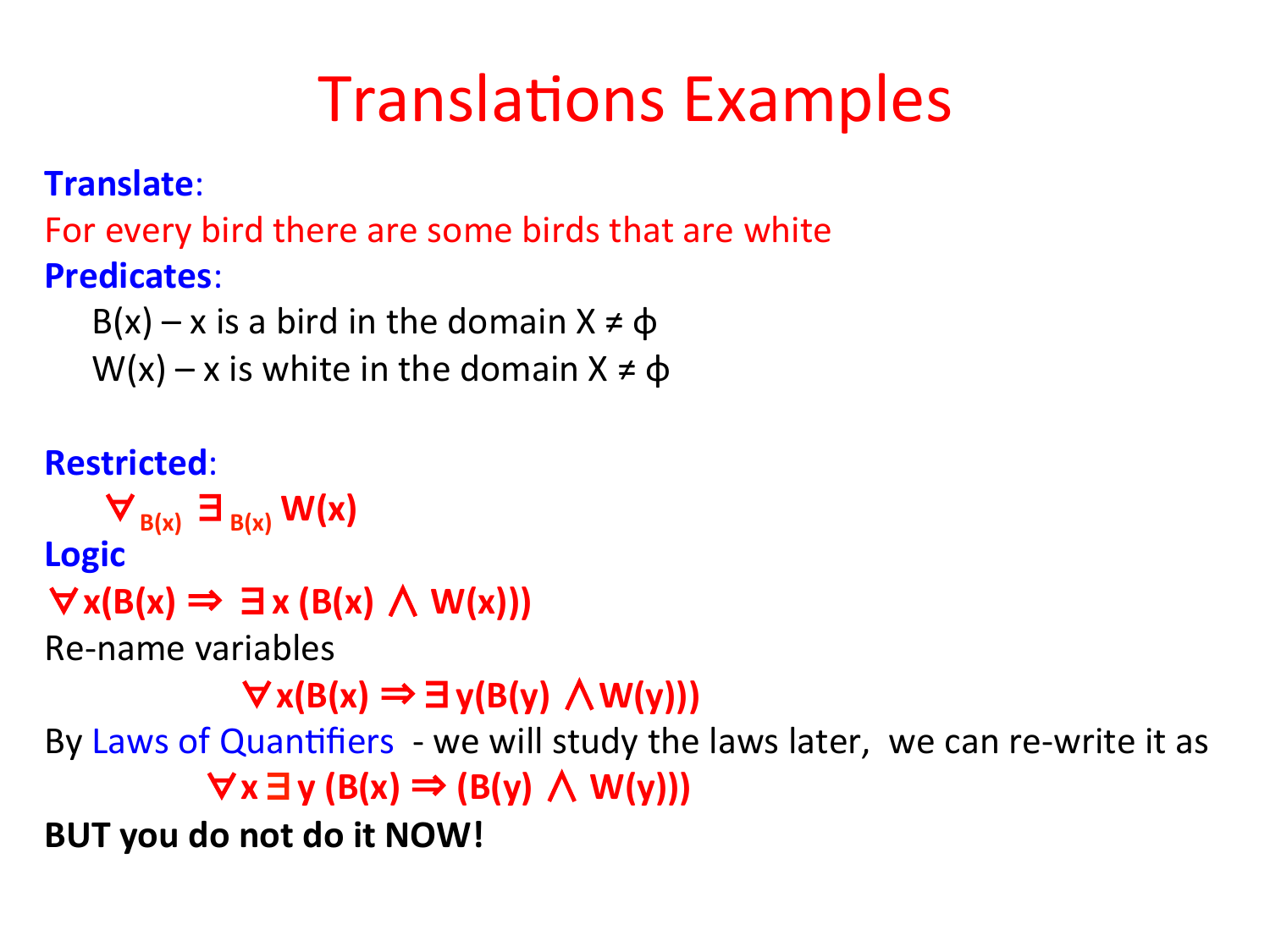# Example

## For every student there is a student that is an **elephant**

## B(x) - x is a student in the domain  $X \neq \phi$

- $W(x) x$  is an elephant in the domain  $X \neq \phi$
- $\nabla_{B(x)} \equiv_{B(x)} W(x)$  restricted
- $\forall_{B(x)} \exists x(B(x) \land W(x))$

 $\forall$ **x(B(x)**  $\Rightarrow$   $\exists$ **x(B(x)**  $\wedge$  **W(x)))** (logic formula)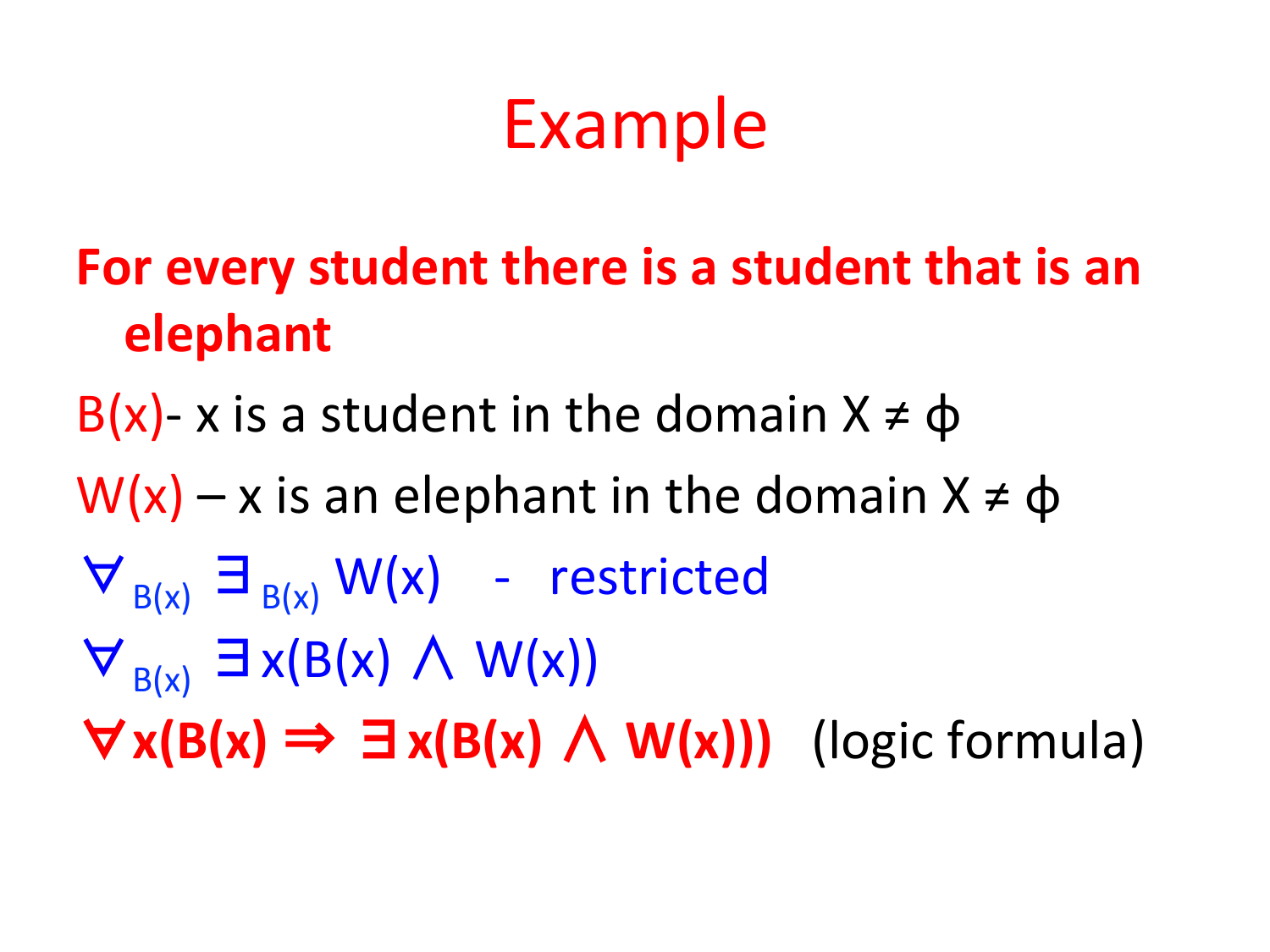# **Translations Example**

### **Translate: Some patients like all doctors Predicates**:

 $P(x) - x$  is a patient in the domain  $X \neq \phi$  $D(x) - x$  is a doctor in the domain  $X \neq \phi$ L( $x,y$ ) – x likes y in the domain  $X \neq \Phi$ ∃**P(x)** ∀**D(y) L( x,y)**  There is a **patient(x)**, such that for all **doctors(y)**, x likes y ∃**x(P(x)** ∧ ∀**y(D(y)** ⇒ **L( x,y)))**  (by law of quantifiers to be studied later we can "pull out  $\forall y''$ ) and transform our formula into ∃**x**∀**y(P(x)** ∧**(D(y)** ⇒**L( x,y))) BUT** you do not do it NOW!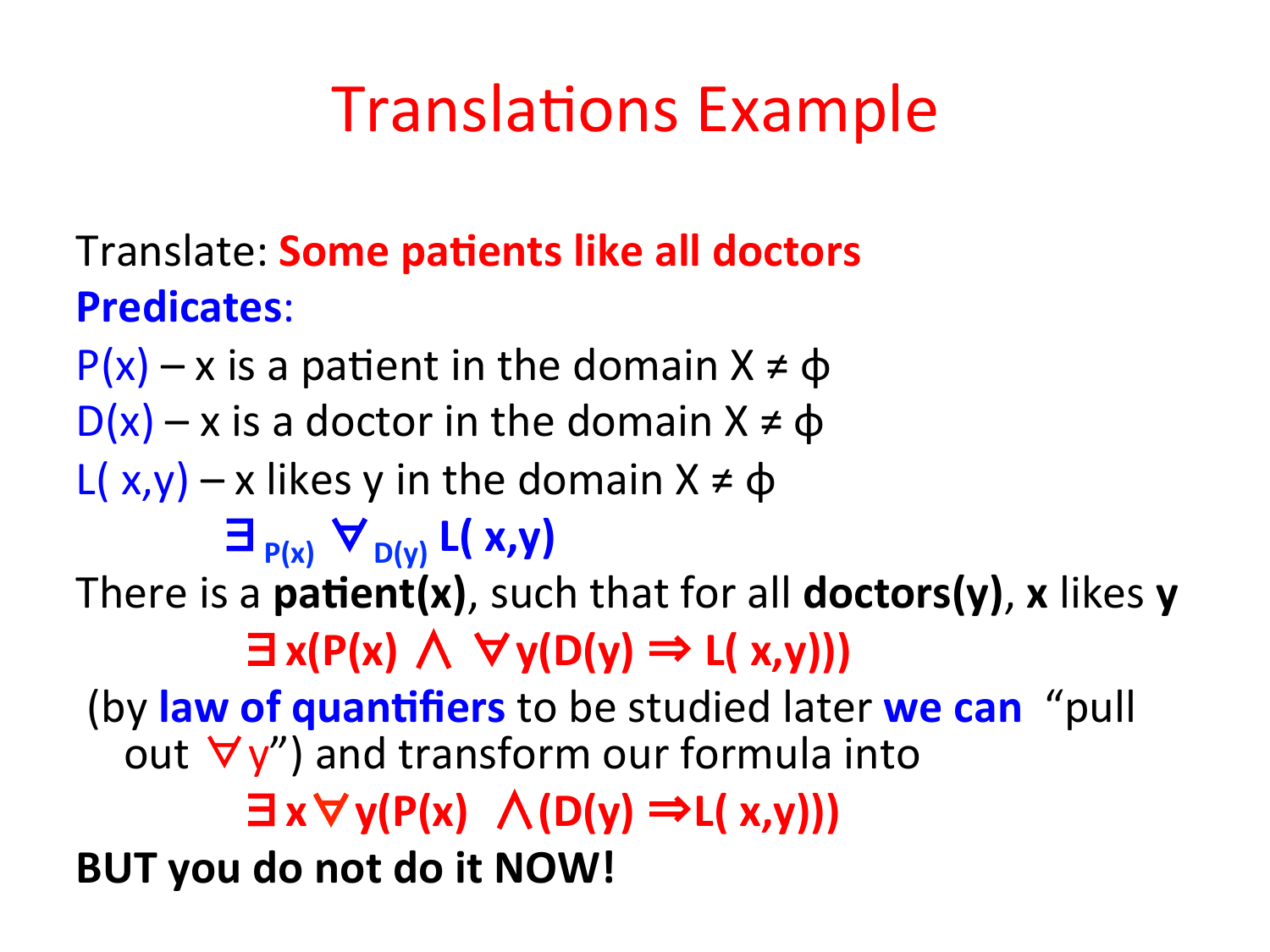# **Translations Example**

**Translate: There are students who hate all Professors Predicates**: 

 $S(x) - x$  is a student in the domain  $X \neq \Phi$  $P(x) - x$  is a Professor in the domain  $X \neq \phi$ H( $x,y$ ) – x hates y in the domain  $X \neq \Phi$  $\exists$ <sub>S(x)</sub>  $\forall$ <sub>P(y)</sub> H( $\exists$ ,y) There is a student(x), such that for all Proffesor(y), x hates y ∃**x(S(x)** ∧ ∀**y(P(y)** ⇒ **H( x,y)))**  (by law of quantifiers to be studied later we can "pull out  $\forall y''$ ) and transform our formula into ∃**x**∀**y(S(x)** ∧**(P(y)** ⇒**H( x,y))) BUT** you do not do it NOW!

### **PATTERN!**